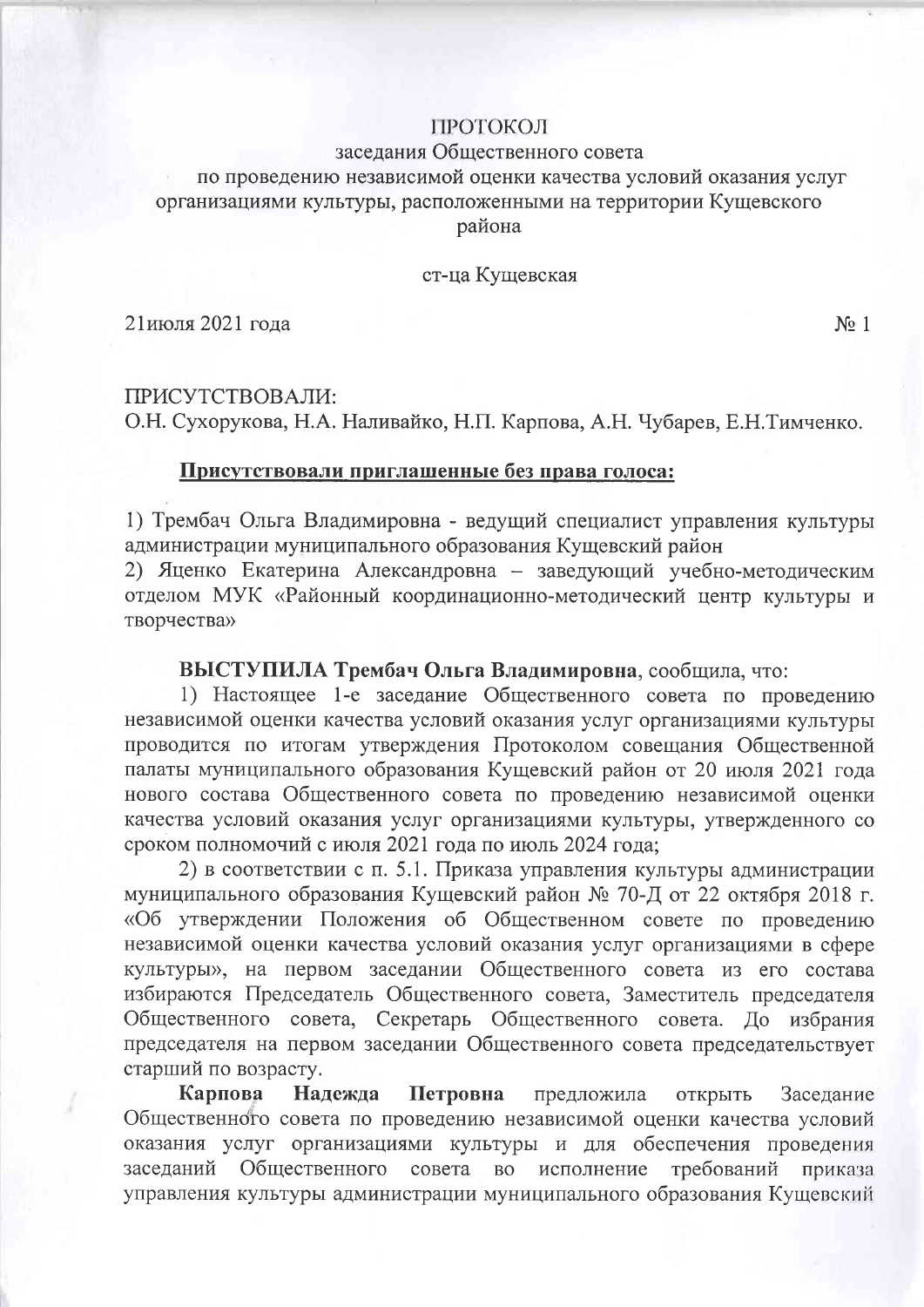район № 70-Д от 22 октября 2018 г. «Об утверждении Положения об Общественном совете по проведению независимой оценки качества условий оказания услуг организациями в сфере культуры» определить следующую ПОВЕСТКУ ЛНЯ:

Об избрании Председателя Общественного совета по проведению  $1)$ независимой оценки качества условий оказания услуг организациями культуры.

Об избрании Заместителя Председателя Общественного совета по  $(2)$ проведению независимой оценки качества условий оказания услуг организациями культуры.

Об избрании Секретаря Общественного совета по проведению 3<sup>)</sup> независимой оценки качества условий оказания услуг организациями культуры.

Об утверждении плана работы Общественного совета на 2-е  $4)$ полугодие 2021 года.

 $5)$ О проведении в 2023 году независимой оценки качества условий оказания услуг учреждениями культуры, расположенными на территории Кущевского района. Об утверждении перечня организаций культуры, в отношении которых в 2023 году будет поводиться независимая оценка качества условий оказания услуг.

Карпова Надежда Петровна предложила перейти к рассмотрению первого вопроса повестки дня.

ВЫСТУПИЛ: Чубарев Александр Николаевич и предложил избрать Председателем Общественного совета по проведению независимой оценки качества условий оказания услуг организациями культуры Ольгу Николаевну Сухорукову.

 $\langle 3a \rangle - 4$  голоса, «Против» - 0 голосов, «Воздержались» - 0 голосов.

РЕШИЛИ: Председателем Общественного совета  $\Pi{\bf O}$ проведению независимой оценки качества условий оказания услуг организациями культуры избрать Сухорукову Ольгу Николаевну.

Председатель Общественного совета по проведению независимой оценки качества условий оказания услуг организациями культуры предложил перейти к рассмотрению второго вопроса повестки дня.

ВЫСТУПИЛА: Карпова Надежда Петровна предложила избрать Заместителем Председателя Общественного совета проведению  $\overline{110}$ независимой оценки качества условий оказания услуг организациями культуры Наливайко Николая Андреевича.

«За» - 4 голоса, «Против» - 0 голосов, «Воздержались» - 0 голосов.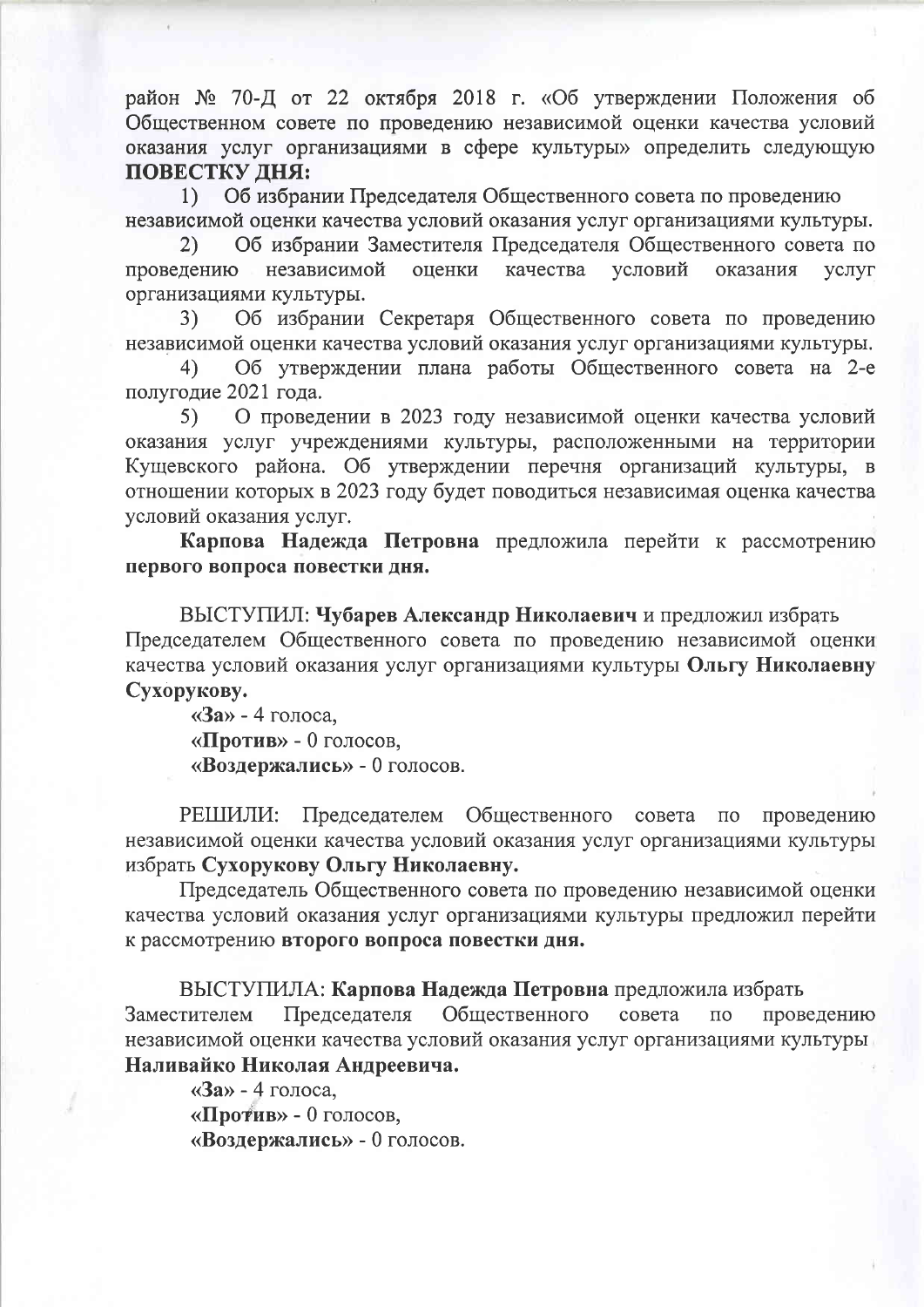РЕШИЛИ: Заместителем Председателя Обшественного совета  $\Pi$ <sup>O</sup> независимой проведению оценки качества условий оказания **VCJIVF** организациями культуры избрать Наливайко Николая Андреевича.

Председатель Общественного совета по проведению независимой оценки качества условий оказания услуг организациями культуры предложил перейти к рассмотрению третьего вопроса повестки дня.

ВЫСТУПИЛ: Заместитель Председателя Общественного совета  $\Pi$ O независимой условий проведению оценки качества оказания **VCJIVF** организациями культуры Наливайко Николай Андреевич и предложил избрать Секретарём Общественного совета по проведению независимой оценки качества условий оказания услуг организациями культуры Тимченко Евгению Николаевну.

«За» - 4 голоса, «Против» - 0 голосов, «Воздержались» - 0 голосов.

РЕШИЛИ: Секретарём Общественного совета  $\overline{10}$ проведению независимой оценки качества условий оказания услуг организациями культуры избрать Тимченко Евгению Николаевну.

Председатель Общественного совета по проведению независимой оценки качества условий оказания услуг организациями культуры предложил перейти к рассмотрению четвертого вопроса повестки дня.

СЛУШАЛИ: Тимченко Евгению Николаевну - внесла на рассмотрение план работы Общественного совета на 2-е полугодие 2021 года.

ВЫСТУПИЛА: Карпова Надежда Петровна предложила утвердить план работы Общественного совета на 2-е полугодие 2021 года (Приложение №1).

«За» - 4 голоса,

«Против» - 0 голосов,

«Воздержались» - 0 голосов.

РЕШИЛИ: Утвердить план работы Общественного совета на 2-е полугодие 2021 года (Приложение №1).

Председатель Общественного совета по проведению независимой оценки качества условий оказания услуг организациями культуры предложил перейти к рассмотрению пятого вопроса повестки дня.

СЛУШАЛИ: Сухорукову Ольгу Николаевну - согласно пункта «л» статьи 1 Федерального закона Российской Федерации от 5 декабря 2017 года № 392-ФЗ «О внесении изменений в отдельные законодательные акты Российской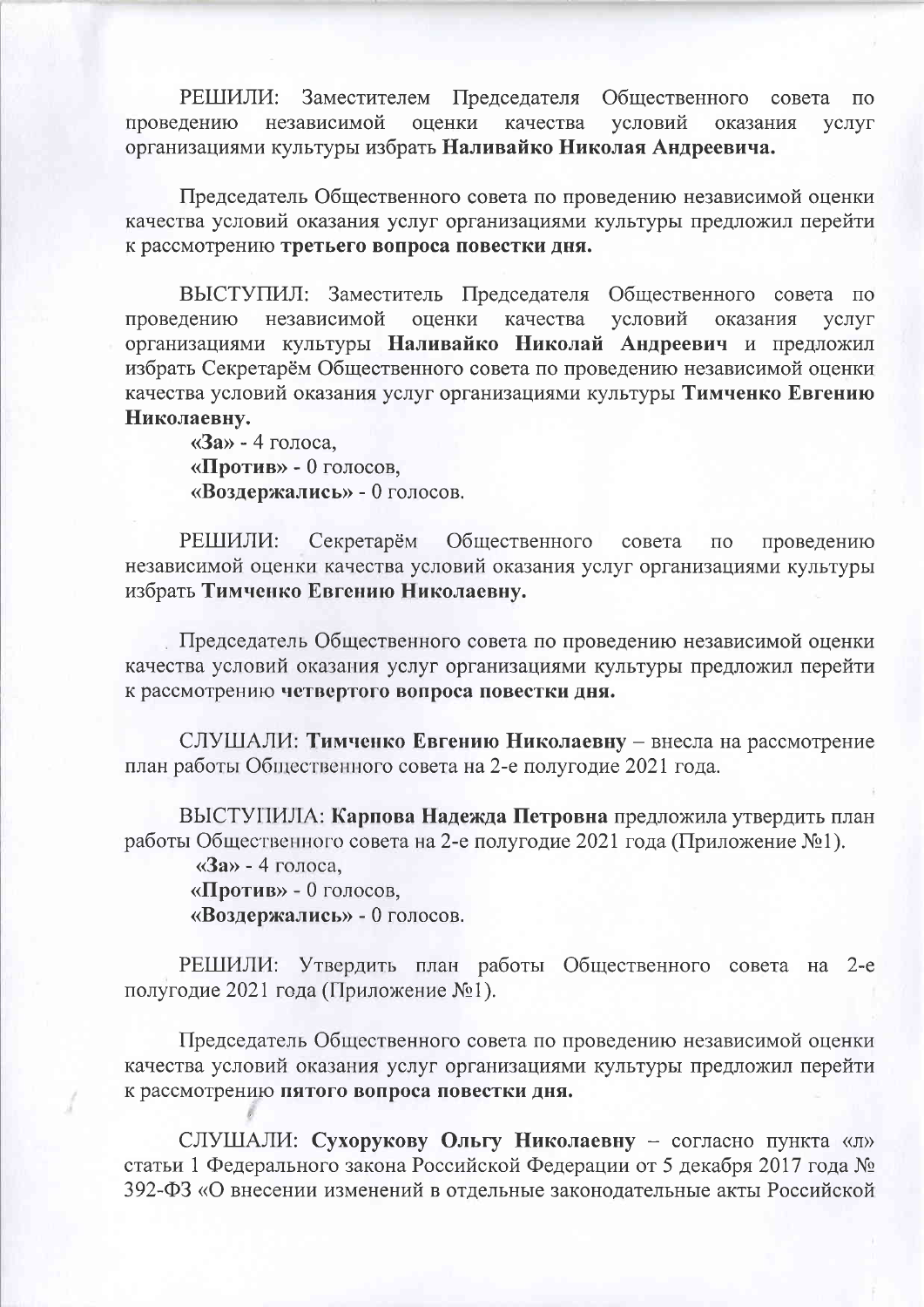Федерации по вопросам совершенствования проведения независимой оценки качества условий оказания организациями в сфере культуры, охраны, здоровья, образования, социального обслуживания и федеральными учреждениями медико-социальной экспертизы», независимая оценка качества условий оказания услуг организациями культуры проводится общественными советами по независимой оценке качества не чаще чем 1 раз в год и не реже чем 1 раз в 3 года в отношении одной и той же организации. В 2020 году охват независимой оценкой учреждений культуры составил 100% (21 учреждение культуры).

В связи с вышеизложенным, провести независимую оценку в отношении всех учреждений культуры в 2023 году (19 учреждений культуры). Утвердить перечень организаций культуры, в отношении которых в 2023 году будет поводиться независимая оценка качества условий оказания услуг (Приложение  $N<sub>2</sub>$ ).

ВЫСТУПИЛ: Н.А.Наливайко - Предлагаю принять предложение О.Н.Сухоруковой.

«За» - 5 голосов. «Против» - 0 голосов, «Воздержались» - 0 голосов.

#### РЕШИЛИ:

Провести независимую оценку в отношении всех учреждений культуры в 2023 году (19 учреждений культуры). Утвердить перечень организаций культуры, в отношении которых в 2023 году будет поводиться независимая оценка качества условий оказания услуг (Приложение №2).

Председатель Общественного совета по проведению независимой оценки качества условий оказания услуг организациями культуры объявил итоги Заседания Общественного совета по проведению независимой оценки качества условий оказания услуг организациями культуры.

На заседании Общественного совета по проведению независимой оценки качества условий оказания услуг организациями культуры приняты следующие решения:

По первому вопросу повестки дня принято решение: Председателем Общественного совета по проведению независимой оценки качества условий организациями культуры избрать Сухорукову Ольгу оказания услуг Николаевну.

По второму вопросу повестки дня принято решение: Заместителем Председателя Общественного совета по проведению независимой оценки качества условий оказания услуг организациями культуры избрать Наливайко Николая Андреевича.

По третьему вопросу повестки дня принято решение: Секретарём Общественного совета по проведению независимой оценки качества условий Тимченко Евгению оказания услуг организациями культуры избрать Николаевну.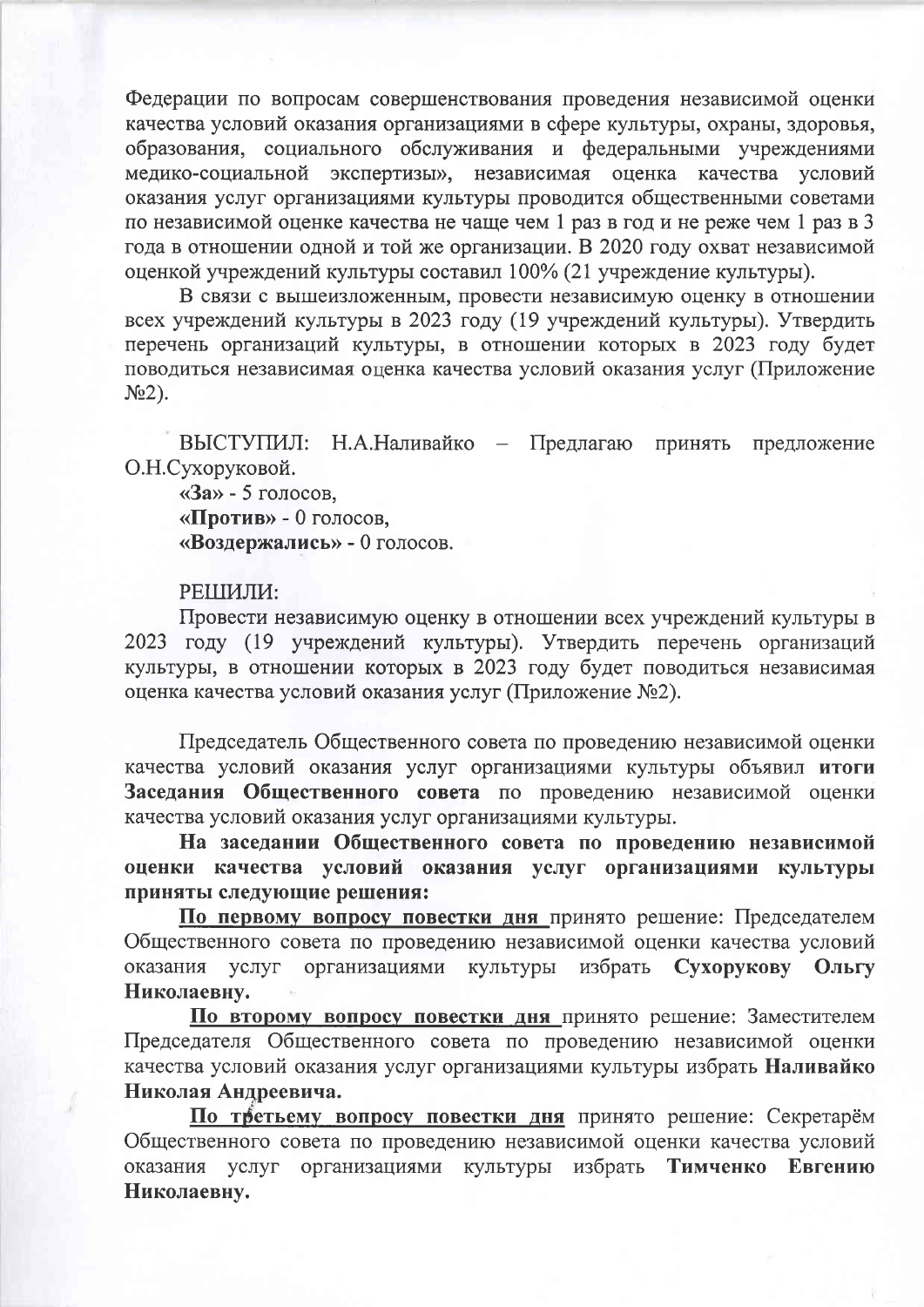По четвертому вопросу повестки дня принято решение: Утвердить план работы Общественного совета на 2-е полугодие 2021 года (Приложение №1).

По пятому вопросу повестки дня принято решение: Утвердить перечень организаций культуры, в отношении которых в 2023 году будет поводиться независимая оценка качества условий оказания услуг (Приложение №2).

В связи с тем, повестка дня Заседания Общественного совета по условий оказания **VCJIVI** независимой качества оценки проведению организациями культуры исчерпана, решения по вопросам повестки дня приняты, замечаний по ведению Заседания не поступило, Председатель Общественного совета по проведению независимой оценки качества условий оказания услуг организациями культуры предложил считать его закрытым.

Председатель Общественного совета по проведению независимой оценки качества условий оказания услуг V. Cysaf O.H. Сухорукова организациями культуры

Секретарь Общественного совета по проведению независимой оценки качества условий оказания услуг организациями культуры

 $\mathcal{F}_{\text{Hump}}$  E.H. Тимченко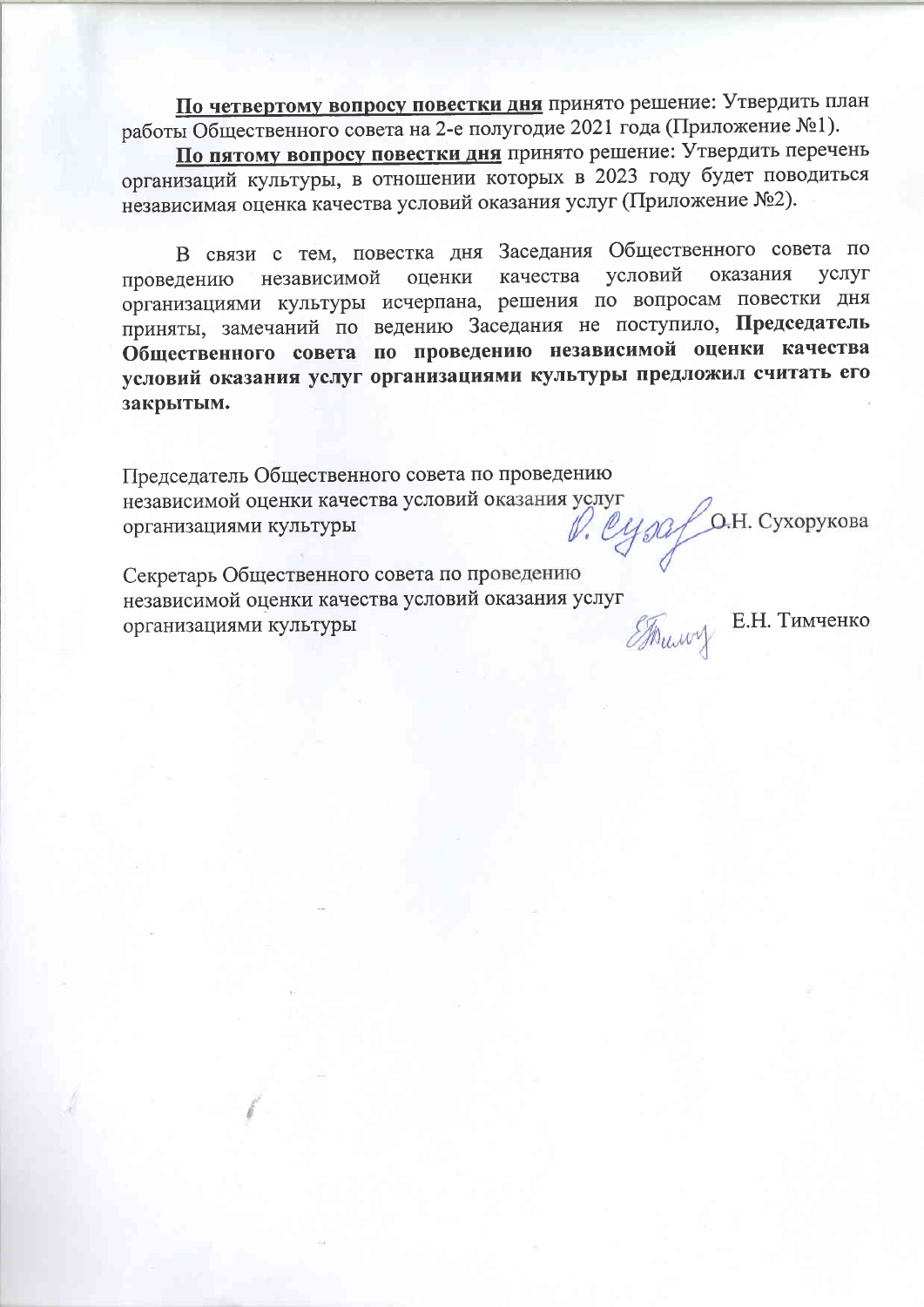## ПРИЛОЖЕНИЕ №1 **УТВЕРЖДЕН**

Председатель Общественного совета по проведению независимой оценки качества условий оказания услуг организадиями культуры

О.Н.Сухорукова  $\frac{\sqrt{24}}{2}$ июля 2021 г.

### ПЛАН

# работы Общественного совета по проведению независимой оценки качества условий оказания услуг организациями культуры на 2-е полугодие 2021 года

| $N_2$ | Срок                           | Мероприятия                                                                                                                                | Ответственные                    | Примеча |
|-------|--------------------------------|--------------------------------------------------------------------------------------------------------------------------------------------|----------------------------------|---------|
| $\Pi$ | проведе                        |                                                                                                                                            | исполнители                      | ние     |
| П     | ния                            |                                                                                                                                            |                                  |         |
|       | меропри<br><b>RNTR</b>         |                                                                                                                                            |                                  |         |
| 1.    | $\bf{B}$<br>течение<br>периода | Изучение нормативных правовых<br>актов РФ и Краснодарского края,<br>информационных и иных документов<br>по вопросам проведения независимой | члены<br>Общественного<br>совета |         |
|       |                                | оценки качества условий оказания<br>услуг организациями культуры                                                                           |                                  |         |
| 2.    | $\mathbf{B}$                   | Взаимодействие с управлением                                                                                                               | члены                            |         |
|       | течение                        | - культуры администрации.                                                                                                                  | Общественного                    |         |
|       | периода                        | муниципального образования<br>Кущевский район по основным                                                                                  | совета                           |         |
|       |                                | направлениям деятельности<br>Общественного совета по                                                                                       |                                  |         |
|       |                                | проведению независимой оценки<br>качества условий оказания услуг<br>организациями культуры                                                 |                                  |         |
|       |                                | Рассмотрение информации о                                                                                                                  |                                  | По мере |
| 3.    | $\overline{B}$<br>течение      | принятых учреждениями                                                                                                                      |                                  | поступл |
|       | периода                        | культуры мерах, направленных                                                                                                               |                                  | ения    |
|       |                                | на устранение нарушений,                                                                                                                   |                                  | информа |
|       |                                | выявленных в ходе проведения                                                                                                               |                                  | ции     |
|       |                                | независимой оценки качества, и                                                                                                             |                                  |         |
|       |                                | рекомендаций Общественного                                                                                                                 |                                  |         |
|       |                                | совета, направленных на                                                                                                                    |                                  |         |
|       |                                | улучшение качества условий                                                                                                                 |                                  |         |
|       |                                | оказания услуг организациями                                                                                                               |                                  |         |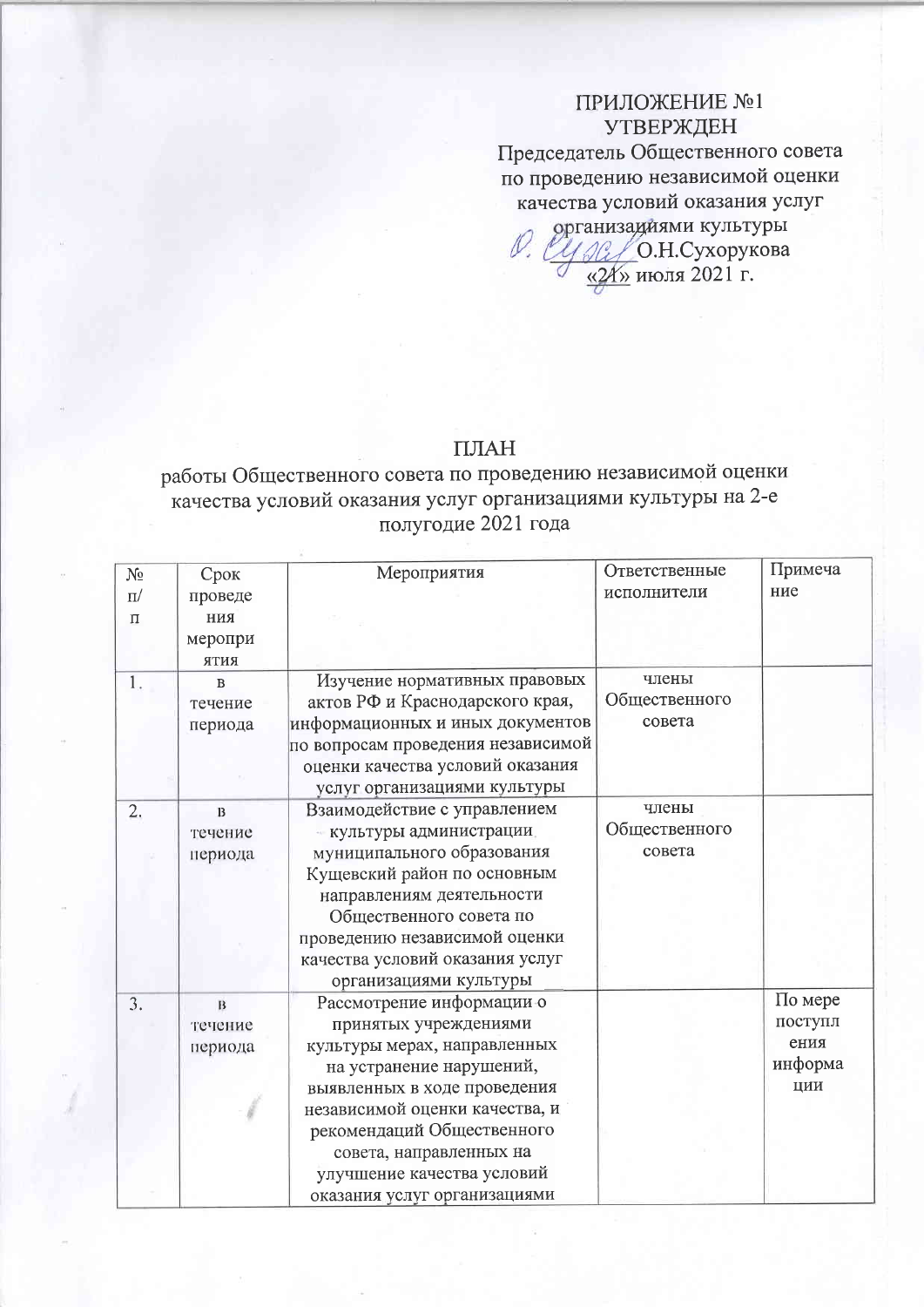|    |                         | культуры (по запросу<br>Общественного совета)                                                                                                                    |                                 |  |
|----|-------------------------|------------------------------------------------------------------------------------------------------------------------------------------------------------------|---------------------------------|--|
| 4. | декабрь<br>2021<br>года | Подготовка информации о<br>деятельности Общественного<br>совета по проведению<br>независимой оценки качества<br>условий оказания услуг<br>организациями культуры | Е.Н. Тимченко                   |  |
| 5. | декабрь<br>2021<br>года | Об утверждении плана работы<br>Общественного совета по<br>проведению независимой оценки<br>качества условий оказания услуг<br>организациями культуры на 2022     | Е.Н. Тимченко<br>О.Н.Сухорукова |  |

В план работы Общественного совета могут быть внесены изменения и дополнения, как по срокам, так и по планируемым мероприятиям

Секретарь

Francy

Е.Н. Тимченко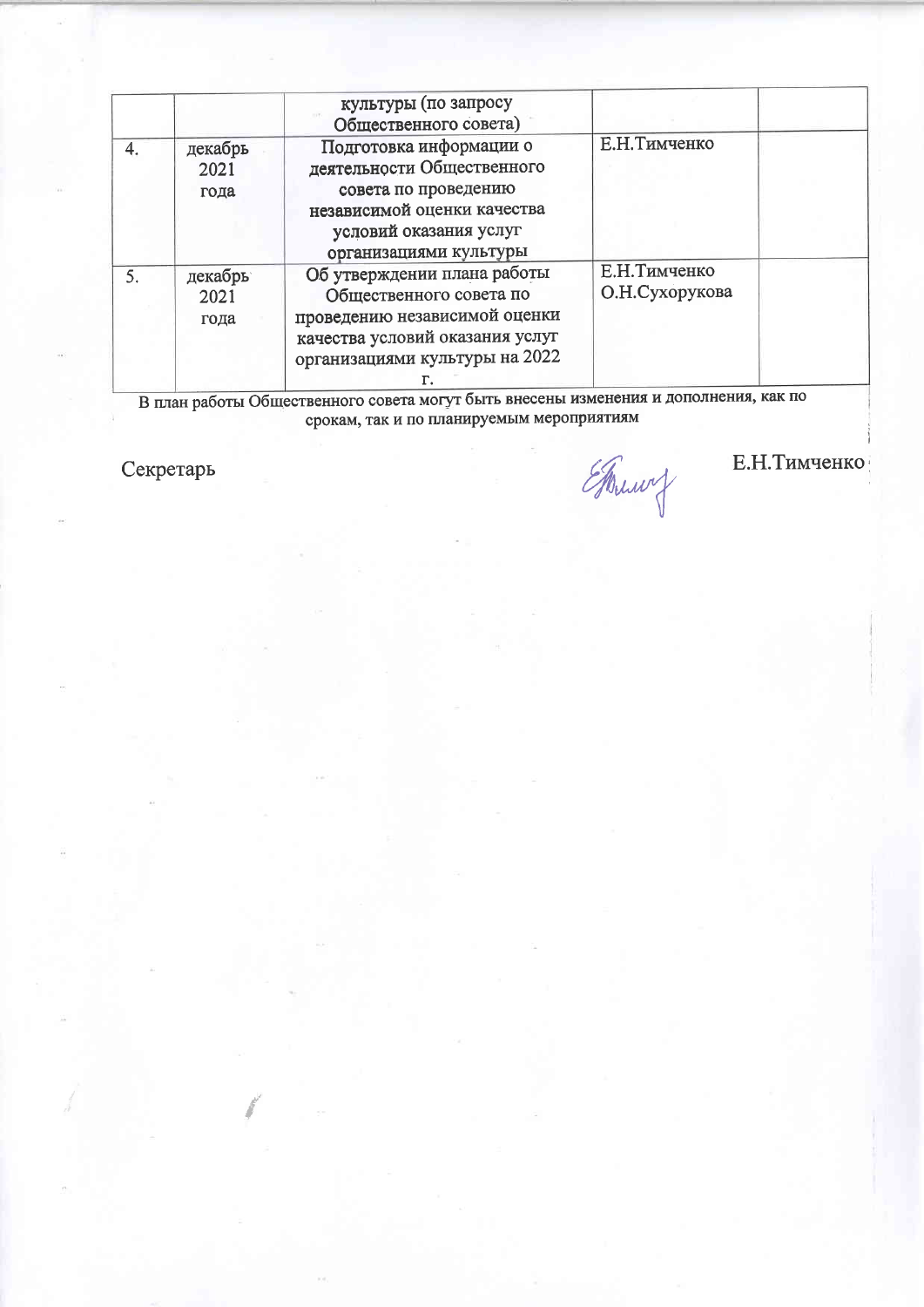## ПРИЛОЖЕНИЕ №2 **УТВЕРЖДЕН** Председатель Общественного совета по проведению независимой оценки качества условий оказания услуг организациями культуры

 $\frac{1}{\sqrt{2}}$ О.Н.Сухорукова

### Перечень

учреждений культуры, в отношении которых в 2023 году будет проводиться независимая оценка качества условий оказания услуг

| N <sub>2</sub> | Полное наименование                                                                         |
|----------------|---------------------------------------------------------------------------------------------|
| $\Pi/\Pi$      |                                                                                             |
| 1.             | МУК «Районный координационно-методический центр культуры и творчества»                      |
| 2.             | МУК «Районный исторический музей»                                                           |
| 3.             | МУК «Межпоселенческая центральная библиотека муниципального образования<br>Кущевский район» |
| 4.             | МАУ «Киновидеоцентр «Дружба»                                                                |
| 5.             | МУК «Культурно-досуговый центр Глебовского с/п»                                             |
| 6.             | МУК «Дом культуры села Ильинское»                                                           |
| 7.             | МУК «Дом культуры ст. Кисляковской»                                                         |
| 8.             | МУК «Дом культуры х. Красная Поляна»                                                        |
| 9.             | МУК «Дом культуры х. Красное»                                                               |
| 10.            | МБУК «Культурно-досуговый центр Кущевского с/п»                                             |
| 11.            | МУК «Культурно-досуговый центр Новомихайловского с/п»                                       |
| 12.            | МУК «Новомихайловский музей боевой и трудовой славы им. А.П.Глова»                          |
| 13.            | МУК «Культурно-досуговый центр Первомайского с/п»                                           |